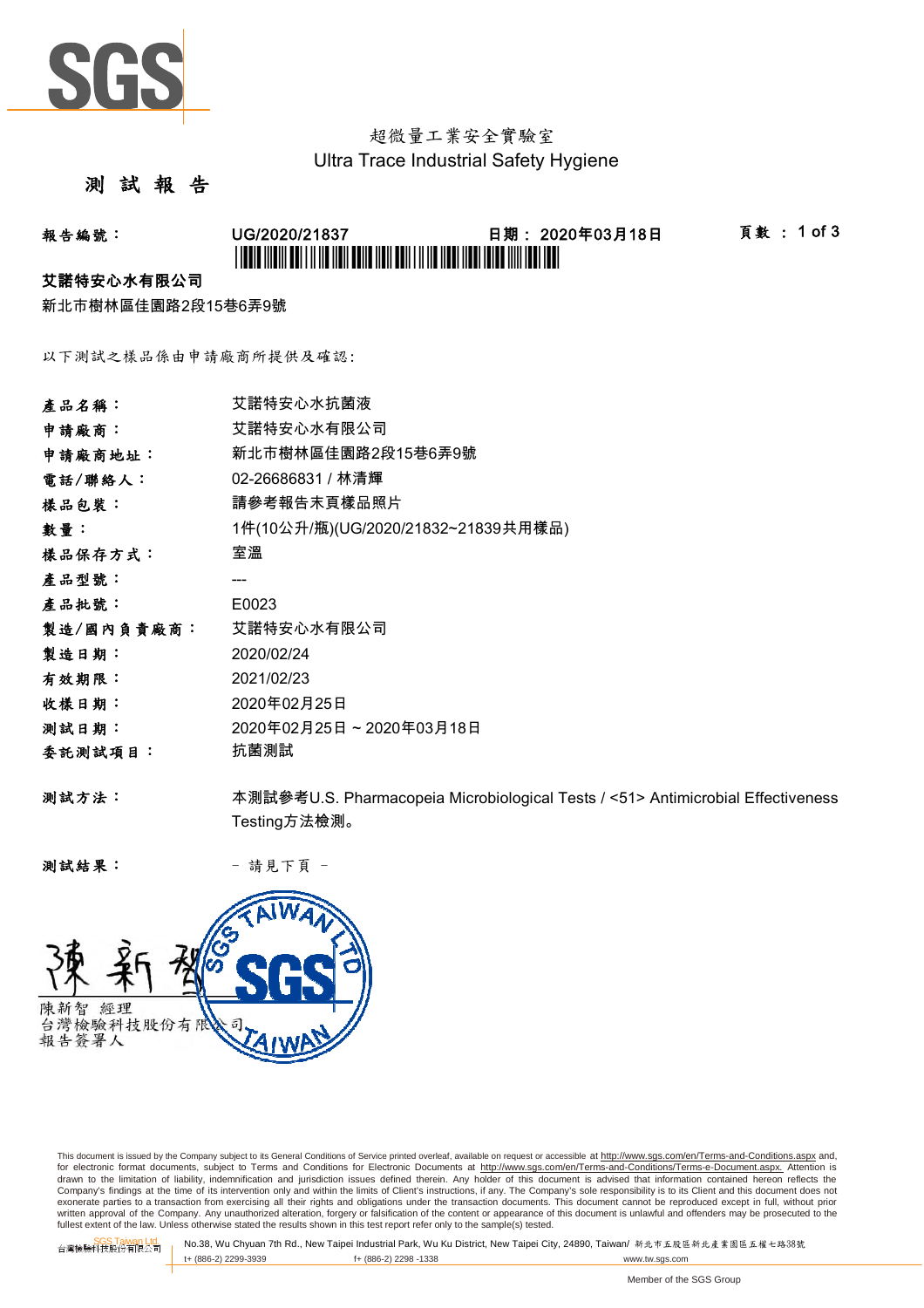

## 超微量工業安全實驗室 Ultra Trace Industrial Safety Hygiene

## 測 試 報 告

# 報告編號: UG/2020/21837 日期: 2020年03月18日 頁數 : 2 of 3 \*UGBIT INDIVI ABI I II IID IIDII BANA NAN ABII I II IIB IIBAI IIBAI IBIB INII IBAI IBI

### 艾諾特安心水有限公司

新北市樹林區佳園路2段15巷6弄9號

測試結果:

| 菌株名稱                                 | 原接菌量<br>(CFU/mL)    | 作用時間  | <u>樣品作用後之</u><br><u>菌量(CFU/mL)</u> | 减菌率R(%) |
|--------------------------------------|---------------------|-------|------------------------------------|---------|
| 腸道沙門氏菌                               | $4.9 \times 10^{5}$ | 30 秒鐘 |                                    | >99.9   |
| (Salmonella enterica subsp. Enteric) |                     |       |                                    |         |

備註:1.測試報告僅就委託者之委託事項提供測試結果,不對產品合法性做判斷。

- 2. 本測試報告之所有檢驗內容,均依委託事項執行檢驗,如有不實,願意承擔完全責任。
- 3. 本報告不得分離,分離使用無效。
- 4.菌株編號: 腸道沙門氏菌 BCRC 12947;ATCC 13311
- 5.減菌率R(%)小於1%則無明顯抑菌效果。

- END -

This document is issued by the Company subject to its General Conditions of Service printed overleaf, available on request or accessible at http://www.sqs.com/en/Terms-and-Conditions.aspx and, for electronic format documents, subject to Terms and Conditions for Electronic Documents at http://www.sgs.com/en/Terms-and-Conditions/Terms-e-Document.aspx. Attention is drawn to the limitation of liability, indemnification and jurisdiction issues defined therein. Any holder of this document is advised that information contained hereon reflects the<br>Company's findings at the time of its int exonerate parties to a transaction from exercising all their rights and obligations under the transaction documents. This document cannot be reproduced except in full, without prior written approval of the Company. Any unauthorized alteration, forgery or falsification of the content or appearance of this document is unlawful and offenders may be prosecuted to the<br>fullest extent of the law. Unless othe